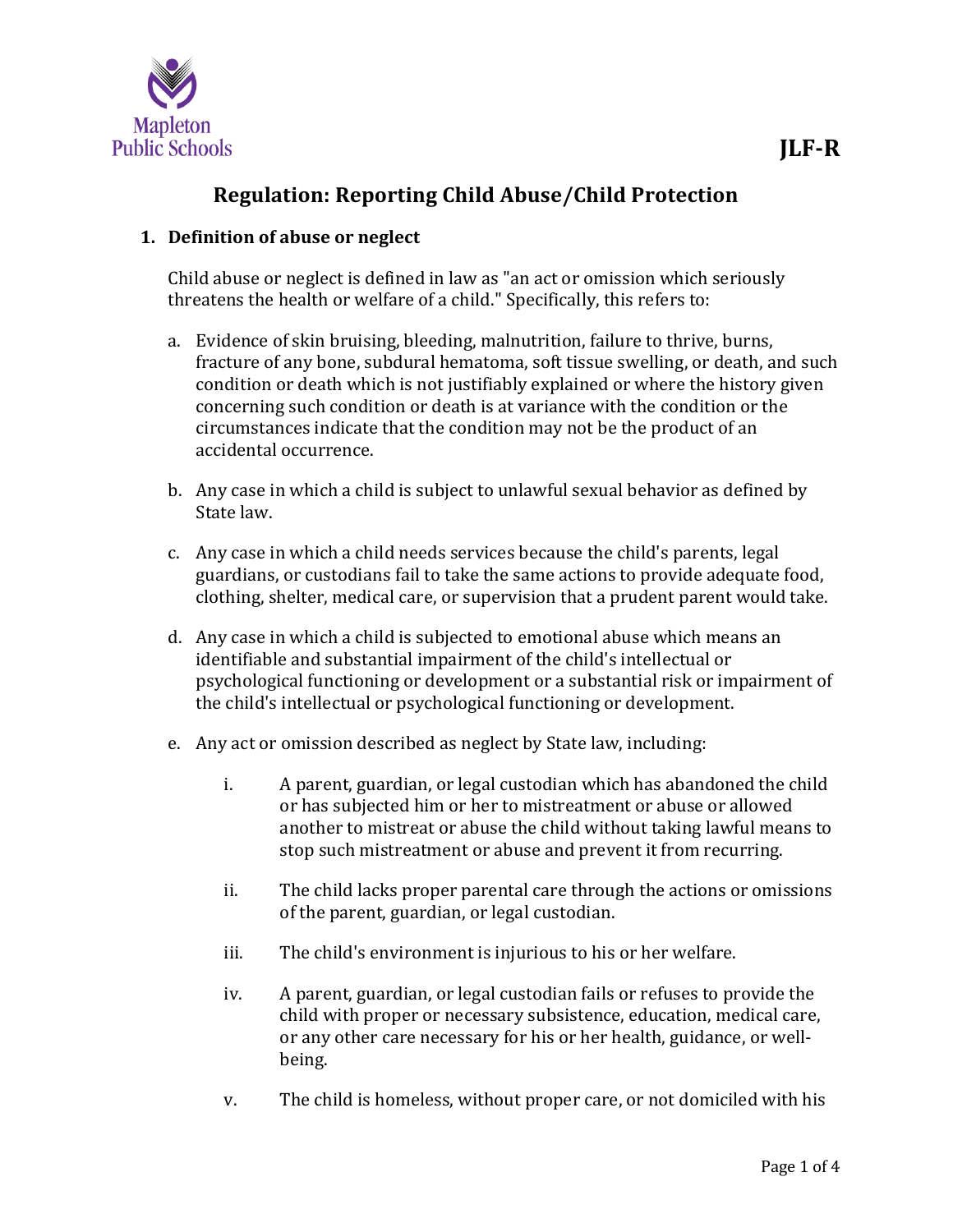

or her parent, guardian, or legal custodian through no fault of such parent, guardian, or legal custodian.

- vi. The child has run away from home or is otherwise beyond the control of his or her parent, guardian, or legal custodian.
- vii. A parent, guardian or legal custodian has subjected another child or children to an identifiable pattern of habitual abuse and the parent, guardian or legal custodian has been the respondent in another proceeding in which a court has adjudicated another child to be neglected or dependent based upon allegations of sexual or physical abuse or has determined that the abuse or neglect of the parent, guardian, or legal custodian, caused the death of another child; and the pattern of habitual abuse and the type of abuse pose a current threat to the child.

## **2. Reporting Requirements**

Any District employee who has reasonable cause to know or suspect that any child is subjected to abuse or to conditions that might result in abuse or neglect must immediately upon receiving such information report such fact to the appropriate county department of social services and local law enforcement agency. The employee must follow any oral report with a written report sent to Integrated Services, Special Education Records Clerk.

In cases where the suspected or known perpetrator is a District employee, the report should be made to the law enforcement agency.

If a child is in immediate danger, the employee should call 911. "Immediate" refers to abuse that occurs in the employee's presence or has just occurred.

The employee reporting suspected abuse/neglect to social services or law enforcement officials must inform the school director as soon as possible orally or with a written memo. The ultimate responsibility for seeing that the oral and written reports are made to social services or law enforcement agencies lies with the District official or employee who had the original concern

## **3. Contents of the Report**

The following information should be included to the extent possible in the initial report:

a. Name, age, address, sex, and race of the child;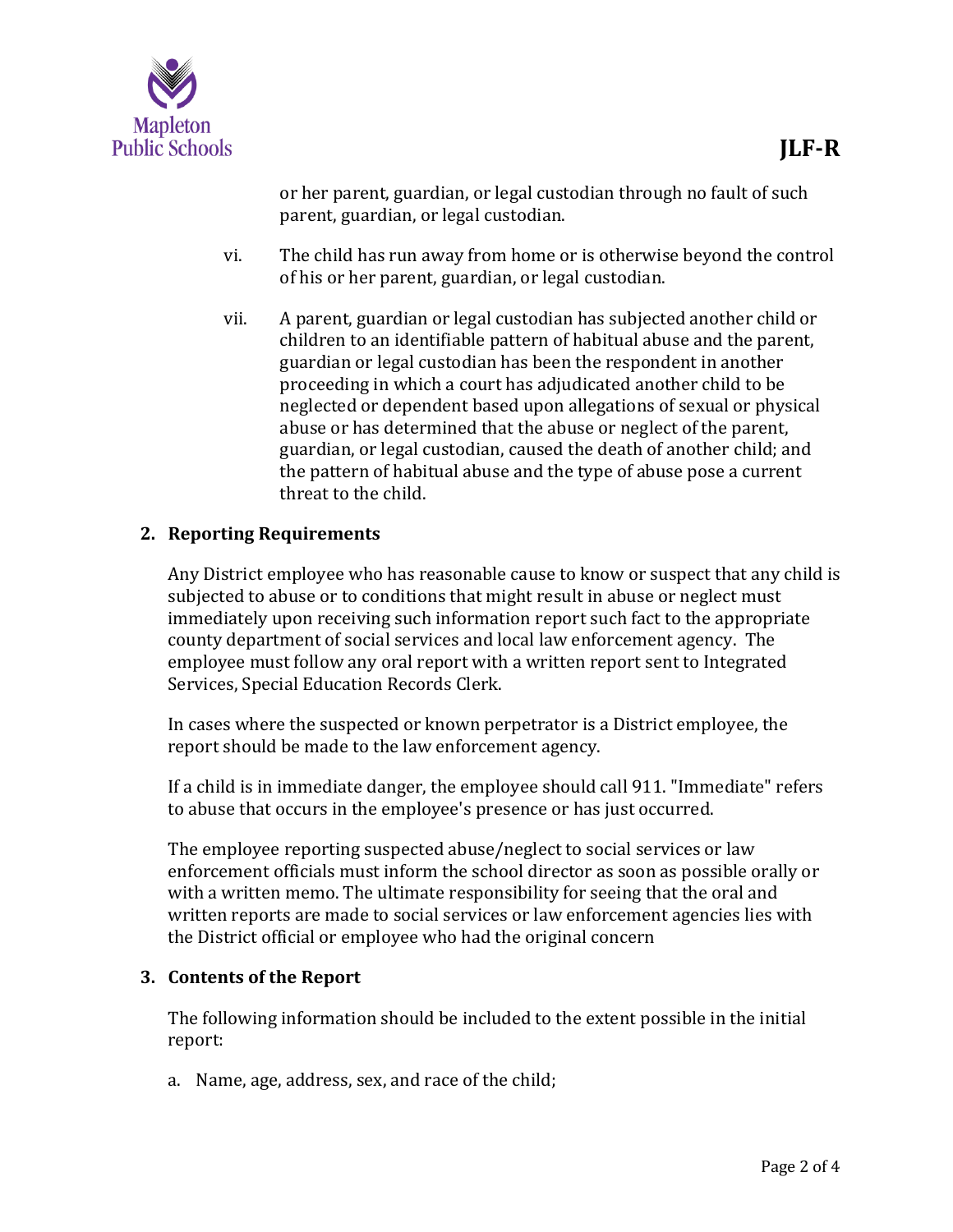

- b. Name and address of the child's parent(s), guardian(s), and/or persons with whom the student lives;
- c. Name and address of the person, if known, believed responsible for the suspected abuse or neglect;
- d. The nature and extent of the child's injury or condition as well as any evidence of previous instances of known or suspected abuse or neglect of the child or the child's siblings-all with dates as appropriate;
- e. The family composition, if known;
- f. Any action taken by the person making the report; and,
- g. Any other information that might be helpful in establishing the cause of the injuries or the condition observed.

It is helpful if the person reporting suspected abuse/neglect is prepared to give documentation. Thus, noting details of observations is important. It is permissible for the District official or employee to conduct a preliminary non-investigative inquiry of any injury or injuries under the following circumstances:

- a. District personnel may inquire of the child how an injury occurred. Leading and/or suggestive questions should be avoided. District personnel may not contact the child's family or any other person suspected of causing the injury or abuse to determine the cause of the suspected abuse or neglect.
- b. Reasonable cause to suspect that the child has been subjected to abuse or neglect may arise from a child's vague or inconsistent response to such an inquiry or from an explanation which does not fit the injury.
- c. All efforts must be made to avoid duplicate or numerous questioning of the victim.

#### **4. After Filing Reports**

After the report is made to the agency, District and school officials will cooperate with social services and law enforcement in the investigation of alleged abuse or neglect. The school will report any further incidents of abuse to the agency's representative.

As the case is being investigated, the District may provide supportive aid and counseling services for the child.